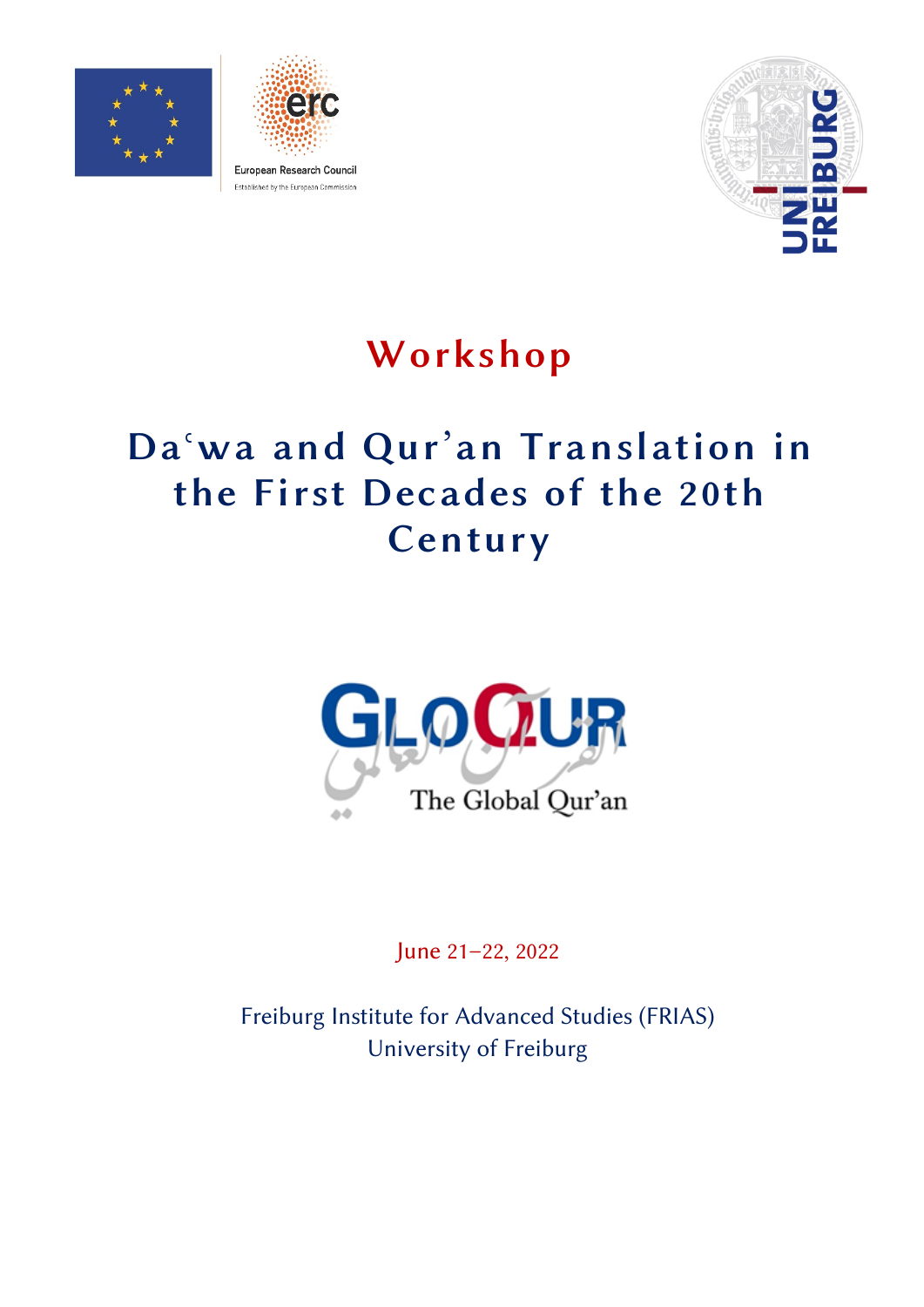## Tuesday, June 21

| $9:00-9:45$  | Johanna Pink, Kamran Khan: Introduction and welcome                                                                                                                                                                     |  |
|--------------|-------------------------------------------------------------------------------------------------------------------------------------------------------------------------------------------------------------------------|--|
| $9:45-10:30$ | Oğuzhan Tan (Ankara University): Two Late-Ottoman Quasi-<br>translations of the Qur'an: Tibyan and Mawakib, Islamic Law,<br>Printing Policies, and Readership.                                                          |  |
| Coffee break |                                                                                                                                                                                                                         |  |
| 11:00-11:45  | Natana Delong-Bas (Boston College): Bridging the Orient and the<br>West: Tracing Translations of the Qur'an into English through<br>Arabia and the British Empire in India in the First Decades of the<br>20th Century. |  |
| 11:45-12:30  | Sohaib Saeed (Ibn 'Ashur Centre for Quranic Studies): The<br>Translator and the Sheikh: Lessons from Pickthall's Awkward<br>Egyptian Encounter.                                                                         |  |
| Lunch break  |                                                                                                                                                                                                                         |  |
| 14:00-14:45  | Charles Ramsey (Baylor University): 'To make English itself an<br>Islamic Language': Abdullah Yusuf Ali's The Holy Qur'an: Text,<br>Translation, and Commentary.                                                        |  |
| 14:45-15:30  | Matthew J. Kuiper (Hope College, Michigan): Abdul Majid<br>Daryabadi's Tafsir ul-Qur'an and the Da'walogy of Abu'l-Hasan 'Ali<br>Nadwi.                                                                                 |  |
| Coffee break |                                                                                                                                                                                                                         |  |
| 16:00-16:45  | Afsan Redwan (Cardiff University): Rising out of Empire, Context<br>Collapse and the Emergence of an English Quranic Genre.                                                                                             |  |
| 16:45-17:30  | Musthafa Thanveer (Jamia Millia Islamia University, New Delhi):<br>Early Malayalam Translations of the Qur'an.                                                                                                          |  |
| 19:30        | Dinner at Bengal Restaurant, Freiburg                                                                                                                                                                                   |  |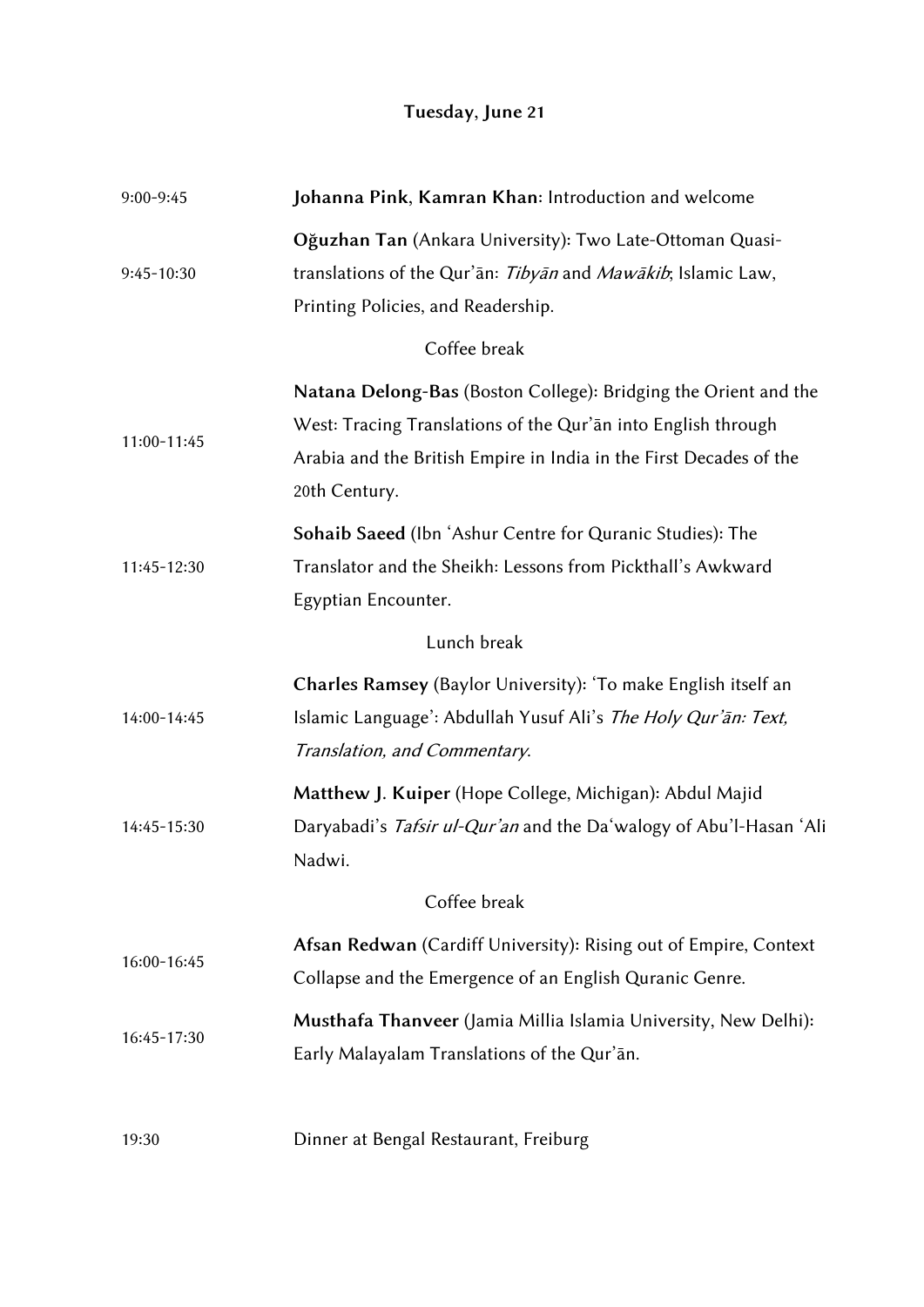## Wednesday, June 22

|               | Gulnaz Sibgatullina (University of Amsterdam): Debating          |  |
|---------------|------------------------------------------------------------------|--|
| $9:30-10:15$  | Translatability: The early 20th-century Tatar press on Qur'an    |  |
|               | Translations.                                                    |  |
| Coffee Break  |                                                                  |  |
|               | Jajang A. Rohmana, (UIN SGD, Bandung): Translation of the        |  |
| 10:45-11:30   | Qur'an and Reformist Da'wa in West Java: Ideology, Literacy and  |  |
|               | Modernity.                                                       |  |
|               | Najib Burhani, (Institute of Social Sciences and Humanities,     |  |
| $11:30-12:15$ | BRIN): The Ahmadiyya Translation of the Qur'an in Indonesia:     |  |
|               | Reception and Controversy.                                       |  |
| Lunch break   |                                                                  |  |
| 13:45-14:30   | Zeyneb Hale Eroğlu (Boğaziçi University): The Ahmadiyya and      |  |
|               | Reformist Thought in Republican China.                           |  |
|               | Gerdien Jonker (Friedrich-Alexander-University Erlangen): On     |  |
| 14:30-15:15   | the Difficulty of Bridging East and West. Sadr-ud-Din's German   |  |
|               | Qur'an of 1939.                                                  |  |
| Coffee Break  |                                                                  |  |
| 15:45-16:30   | Nora S. Eggen (University of Oslo): The Scandinavian Qur'an.     |  |
| $16:30-17:15$ | Philipp Bruckmayr (University of Vienna): Qur'an Translations in |  |
|               | African American (post-)Muslim Movements.                        |  |